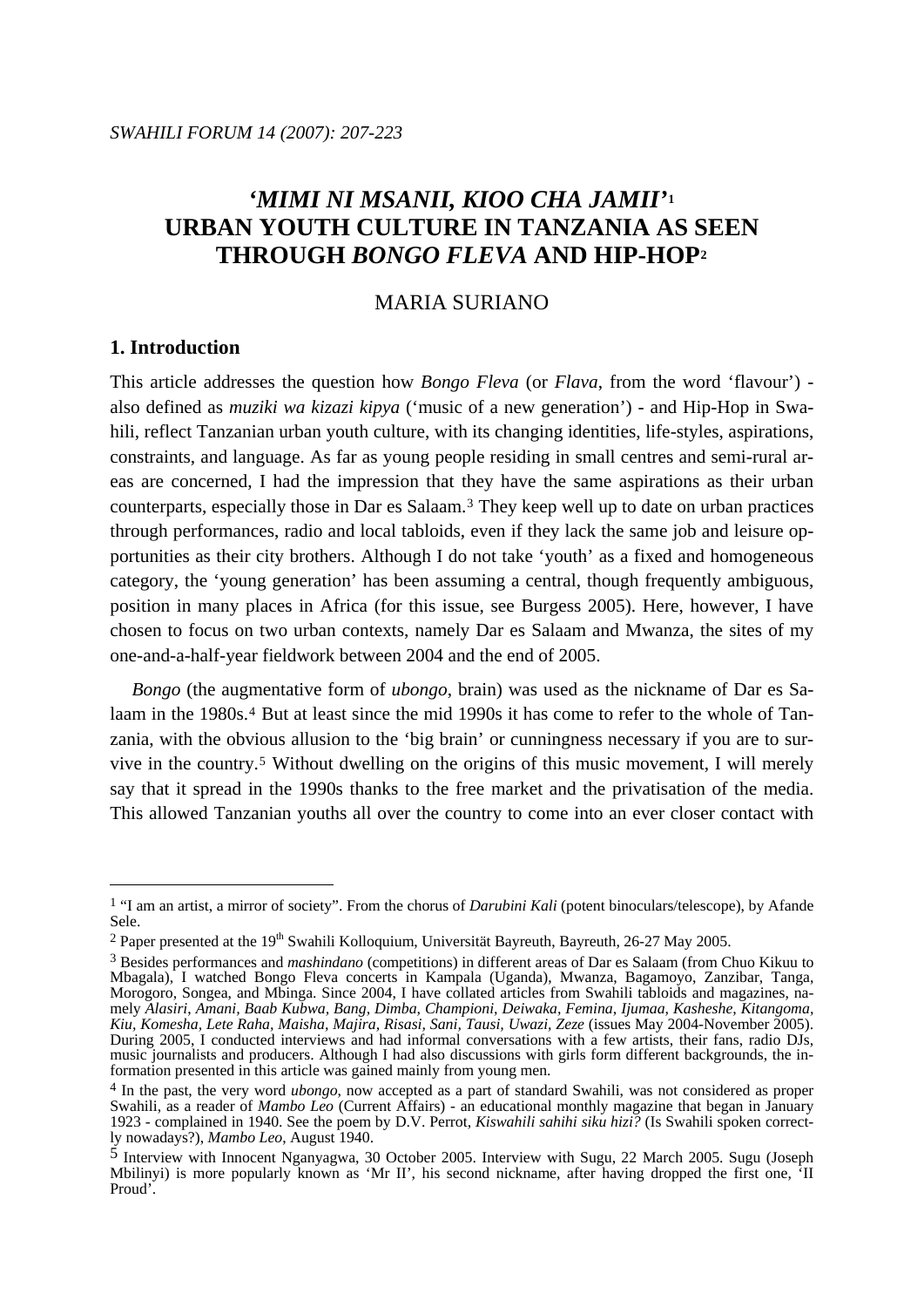different musical genres, especially those from the US.<sup>[6](#page-1-0)</sup> Rather, in this paper I will concentrate on the ongoing discussion in Tanzania of whether or not young artists and their audiences are *wahuni* ('idlers' or 'hooligans'), as some consider them. I will also discuss the question of whether they are just imitating foreign cultures and music styles, or represent a part of contemporary Tanzanian society - especially urban and male - expressing its own ideas and ideals, together with its sometimes contradictory aspirations. I will argue that these artists do reflect society, as a *kioo cha jamii*. Although the audience is both male and female, we should not forget that most artists are men. Women *kwenye gemu* ('in the game'), especially rappers, are few, for reasons which I intend to explore in another project.

 At the moment, across the whole African continent, Tanzanian Hip-Hop is second only to that of Senegal. According to one of the pioneers of the Hip-Hop movement in Tanzania, nicknamed 'Sugu' ('stubborn'), Tanzania is to Hip-Hop what the Vatican is to Rome (interview with Sugu, 22 March 2005). Sugu, together with the rapper Kalapina,[7](#page-1-1) and Master Kif, who writes about Hip-Hop for the tabloid *Sani*, argue that Hip-Hop (as well as Reggae) should be deemed a separate genre because it is based on long traditions, while Bongo Fleva is in fact a 'new' genre, and a new music culture ('music of a new generation').[8](#page-1-2) Lyrics are always in Swahili, and artists usually make use of backup tracks prepared by producers. There are many versions of how the creation of the term *Bongo Fleva* actually took place. According to the reggae singer and music journalist Innocent Nganyagwa, the term indicated Rap and Reggae between the late 1980s and the early 1990s (interview with Innocent Nganyagwa, 30 October 2005). At that time Reggae artists, being criticised for playing 'foreign' music, in order to defend themselves called their genre *fleva ya nyumbani* ('flavour of home, i.e. Tanzania'), or *ladha ya hapa* ('flavour from here'). Sharing with early rappers the common discrimination suffered, and the lack of approval of their music by a wide audience, Reggae singers used to invite rappers to their shows (interview with Innocent Nganyagwa, 30 October 2005).

However, Nganyagwa argues that the term *Bongo Fleva* has taken on three different meanings over the years. In the early phase, this genre was deemed

"*mkusanyiko wa mitindo ya muziki ya kimataifa inayopigwa nyumbani (Bongo) kwa ladha (Fleva) za kitanzania.*"

"a combination of different musical styles from abroad that are played in the

<span id="page-1-0"></span><sup>6</sup> However, foreign styles were already listened to, not on radio, which usually did not broadcast them, but through smuggled cassettes.

<span id="page-1-1"></span><sup>7</sup> Kalapina (or Kalla Pina) belongs to the crew *Kikosi cha Mizinga* (slang for 'money squad'), based in Kinondoni block 41, Dar es Salaam.

<span id="page-1-2"></span><sup>8</sup> Kalapina and Master Kif, informal conversation, 5 August 2005. See also anonymous author, "Kalapina: Bongo Fleva siyo hip-hop" (Kalapina: Bongo Fleva is not Hip-Hop), *Baab Kubwa*, 8-21 September 2005, p. 5. By affirming that Hip-Hop is not part of the 'music of the new generation', these people aren't referring to Hip-Hop artists or their audiences (who usually belong to the 'new generation'), but to the time in which these genres were created. That is to say, Bongo Fleva was born recently, in contrast to Hip-Hop, which is considered an older and well established style, also based on local traditions. Ratch (from the crew *Kikosi cha Mizinga*), informal conversation, 8 July 2005.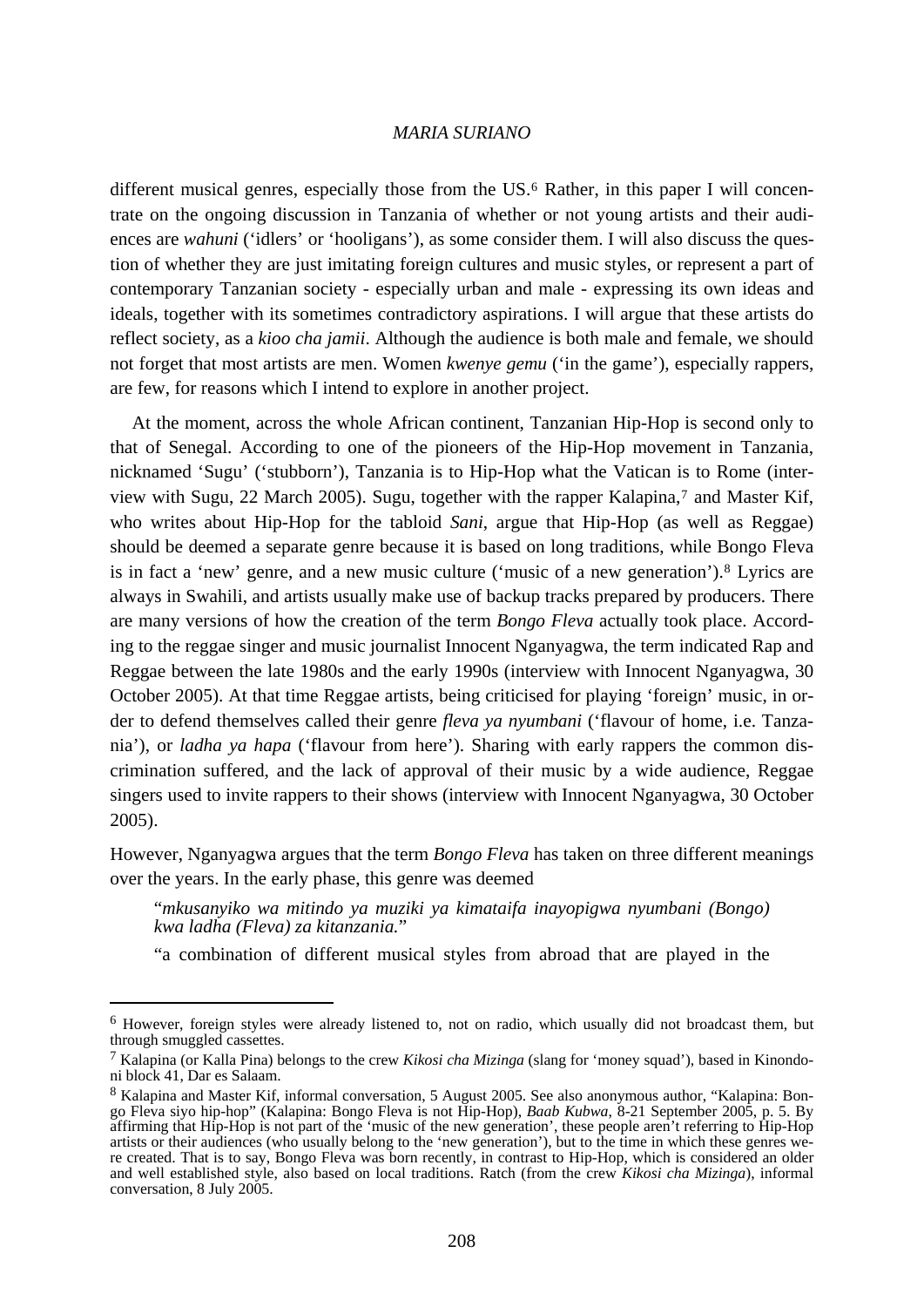country (Bongo) with a taste (flavour) of Tanzania." (Nganyagwa 2005b: 10)

This notion is still utilised by part of the audience to describe this genre: "*Bongo Fleva* encompasses many other styles, such as Zouk, Hip-Hop, R&B, Reggae, Ragga, Takeu, Bongo Bhangra."[9](#page-2-0) But this definition would appear to have become outdated, since Hip-Hop and Reggae no longer seem to be a part of *Bongo Fleva*. It is true that in the early days, the word *Bongo Fleva* was utilised as 'Tanzanian Hip-Hop', but that has not been the case for a long time. Not only has it lost this meaning, but moreover, those scholars who use the term *Bongo Fleva* as Tanzanian Rap in Swahili, "have missed the point".<sup>[10](#page-2-1)</sup> In the second phase, Nganyagwa continues, *Bongo Fleva* came to be seen as

"*muziki wa kizazi kipya (hasa baada ya Reggae na Hip Hop kuwa zimeshajitoa katika mkusanyiko huo), unaowahusu zaidi vijana kuanzia wapigaji na wapenzi wenyewe wa mtindo huo.*"

"the music of a new generation (especially after Reggae and Hip-Hop were no longer considered part of this 'combination'), which is more related to young people, from the musicians to the very fans of this genre."(Nganyagwa 2005b: 10).

Nowadays (phase three), Hip-Hop and *Bongo Fleva* "*ni mitindo miwili tofauti yenye kujitegemea*" ('are two different styles independent from each other'), and *Bongo Fleva* can be defined as "*muziki unaojitegemea kimirindimo kama mtindo kamili wenye kujitofautisha na midundo mingine*" ('a music whose rhythm is completely different from other styles') (Nganyagwa 2005b: 10). In fact there are "*nyimbo za Hip Hop zenye vipande vya Bongo Fleva na nyimbo za Bongo Fleva zenye vipande vya Hip Hop*" ('Hip-Hop songs with parts in a *Bongo Fleva* style, and *Bongo Fleva* songs with parts in a Hip-Hop style') (Nganyagwa 2005b: 10).

Thus, although I should say that the borders between the two genres are 'fluid', due to these ongoing changes, here I have chosen to treat the two styles as separate.[11](#page-2-2) However, the issue of which styles *Bongo Fleva* exactly encompasses at the moment, is still an unresolved debate in Tanzania.[12](#page-2-3)

<span id="page-2-0"></span><sup>9</sup> Simon Clement, informal conversation, 2 February 2005. Takeu, which means "Tanzania, Kenya and Uganda", is a sort of dancehall ('danso', according to the Swahili spelling) which was initiated by Mr. Nice. Bongo Bhangra is based on an Indian melody (Bhangra, a genre popularised by 'Bollywood' movies) mixed with Bongo Fleva rhythms.

<span id="page-2-1"></span><sup>10</sup> Interview with Sugu, 22 March 2005; interview with Inspekta (or Inspector) Haroun, a former member of Gangwe Mobb who now works as a solo artist, 10 April 2005. When I showed Inspekta a compact disc released in Germany in 2004, entitled Bongo Flava. Swahili Rap from Tanzania, he said quite decidedly that it is a "wrong interpretation" of the term (*walitafsiri vibaya*).

<span id="page-2-2"></span><sup>11</sup> See Suriano 2006. In this article, I used the term Bongo Flavour to include Hip-Hop too.

<span id="page-2-3"></span><sup>12</sup> For example, according to Mr. Nice, Takeu is an independent genre and is not part of Bongo Fleva (Mr. Nice, informal conversation, 13 February 2005). In July 2005, in Dar es Salaam, I saw a boy wearing a t-shirt with "Zote Kali ('all cool'). Bongo Flava & R&B" written on it. According to this interpretation, even R&B is a separate genre. The risk is that in separating each style, eventually Bongo Fleva – which is a rapidly changing phenomenon - will end up simply as a 'container' without 'contents'. For this reason, the music journalist Aggrey Manzi still argues that Hip-Hop, Takeu, Zouk and R&B are part of Bongo Fleva. For example, Mr. Paul, who "sings in a Zouk-Hip-Hop style", is a Bongo Fleva artist.(Aggrey Manzi, informal conversation, 17 August 2005). Other scholars, such as Perullo (2005) treat Hip-Hop as part of Bongo Fleva.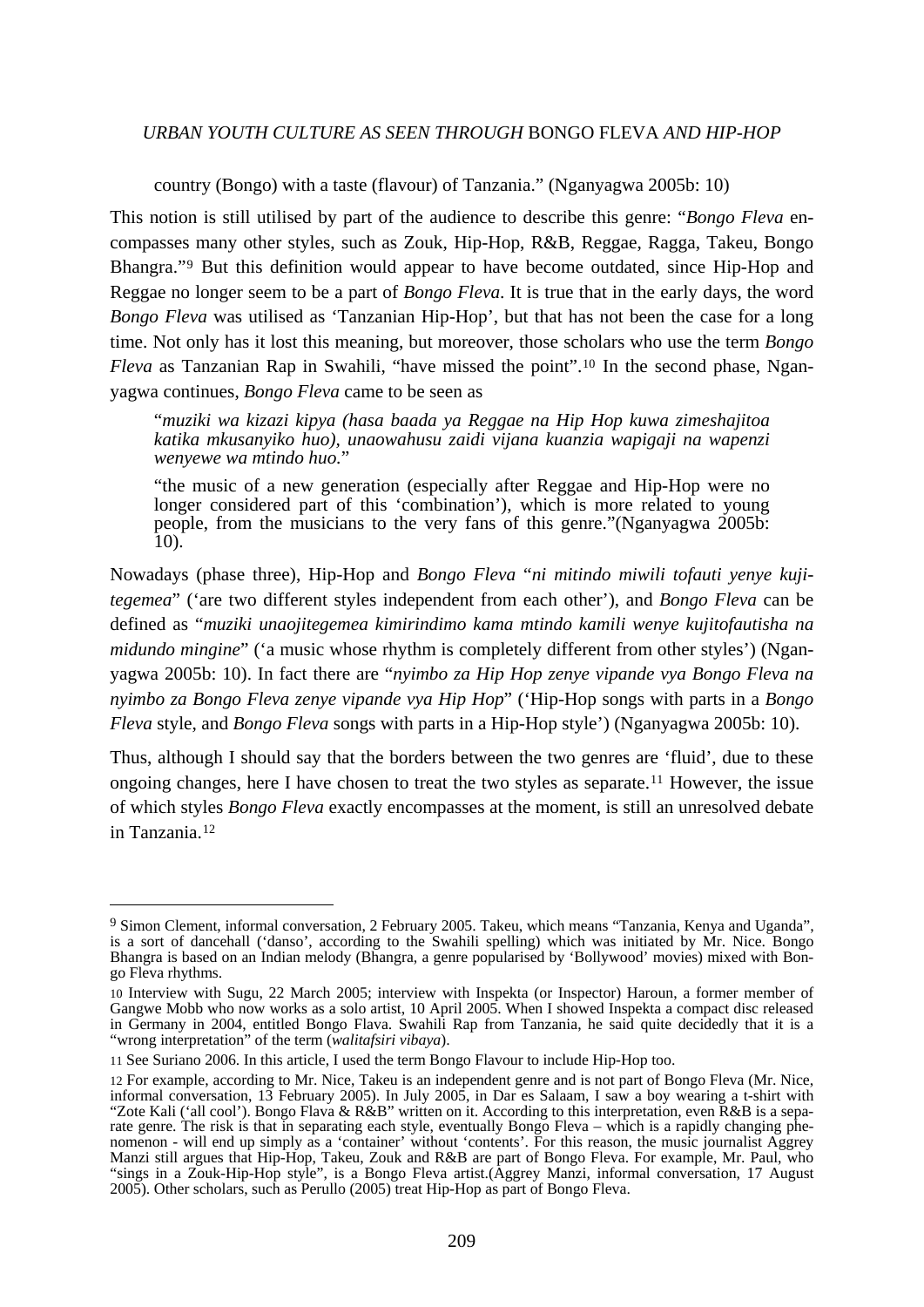## **2. The impact of this music and urban slang on media and politics**

During my fieldwork, I collected about three hundred terms which belong to the *lugha ya vijana* ('youth language') or *kiswahili cha mitaani* ('street Swahili') or - according to some, to the *kiswahili cha kihuni* ('hooligan Swahili')[.13](#page-3-0) The purpose was to understand which influenced which: are the songs street language or vice versa?[14](#page-3-1) We might say that young artists often contribute to the spread of new slang terms, and 'Swanglish' words (a mix of Swahili and English), while on the other hand they adopt street language in their hits (especially the variety of Dar es Salaam), and in this way contribute to its 'institutionalisation' and its spreading upcountry.[15](#page-3-2) Popular tracks contribute to change even the language of street magazines and tabloids (*magazeti ya mitaani*, also called *magazeti ya udaku*), as demonstrated by columns such as *Darubini Kali*, inspired by Afande Sele's rap with the same title. The language of street tabloids and magazines is affected by titles of popular hits, and every week these newspapers carry letters and comments from fans (most of the time in slang), such as '*siliba na fagilia*' ('criticise and support'), or '*osha, pakaza*' ('support, criticise'), in *Ijumaa* and *Maisha,* respectively. Just an example: "*Nakuoshea sana Profesa Jay kwa kibao chako Nitakusaidiaje, endelea kukamua*" ('I really support you, Professor Jay, for your piece *Nitakusaidiaje*, keep it up').[16](#page-3-3)

More generally, in the Swahili press, young artists and their fans occupy a central place, whereas, particularly in western media, and even in the local press in English, African youths are often seen just as victims, child**-**soldiers, or petty thieves. In *magazeti ya mitaani* there is also a lot of gossip about artists' romances, clothes, expensive new cars (as well as, unfortunately, their frequent car accidents). Young people have been expressing themselves in slang for a long time. There are sources which document the presence of slang in Tanganyika as early as the 1940s, with words such as *chapaa* ('one shilling'), or *-vaa shoo* ('to dress well').<sup>[17](#page-3-4)</sup>

 If the boom of this popular 'youth music' came about thanks to mass media, performances and festivals (some of them international, such as the *Sauti za Busara* and the ZIFF in Zanzibar), it also grows day by day through group name t-shirts and gadgets - a fashion launched by crews such as *Wanaume* from TMK (Temeke) - popular paintings (most of the time on the

<span id="page-3-0"></span><sup>13</sup> Although there seems to be a difference between *kiswahili* '*cha kihuni*' and '*cha mitaani*', when common people (even youths) talk about street language, they tend to use both terms interchangeably.

<span id="page-3-1"></span><sup>&</sup>lt;sup>14</sup> Some friends of the same age group but from various social and religious backgrounds helped me to compile lists of slang terms. I wish to thank Aisha, Simon, Ras Inno, No P and Daz, Mbaraka and his two friends.

<span id="page-3-2"></span><sup>&</sup>lt;sup>15</sup> Also the *makonda* - in Sheng people who "receive fare in passenger vehicles", derived from the English "conductor" (Mbaabu & Nzuga, 2003: 15) - and *madereva* (drivers) of *dala dala* (minibuses) are very creative. They can be considered as a kind of 'Bongo Fleva culture brokers', and contribute both to the spread of new slang words and to the diffusion of this music, thanks to radios which are always being played on buses.

<span id="page-3-3"></span><sup>16</sup> *Maisha,* 14-20 September 2005.

<span id="page-3-4"></span><sup>17</sup> Interview with *mzee* Mustafa Ally, 7 September 2005. See also R. H. Gower. 1958. Swahili slang. *Tanganyika Notes and Records* 51, 250-254; R. H. Gower. 1958. Swahili Borrowings from English, *Tanganyika Notes and Records* 50, 118-120; and P. H. C. Clarke. 1962. A Note on School Slang. *Tanganyika Notes and Records* 59, 205-206.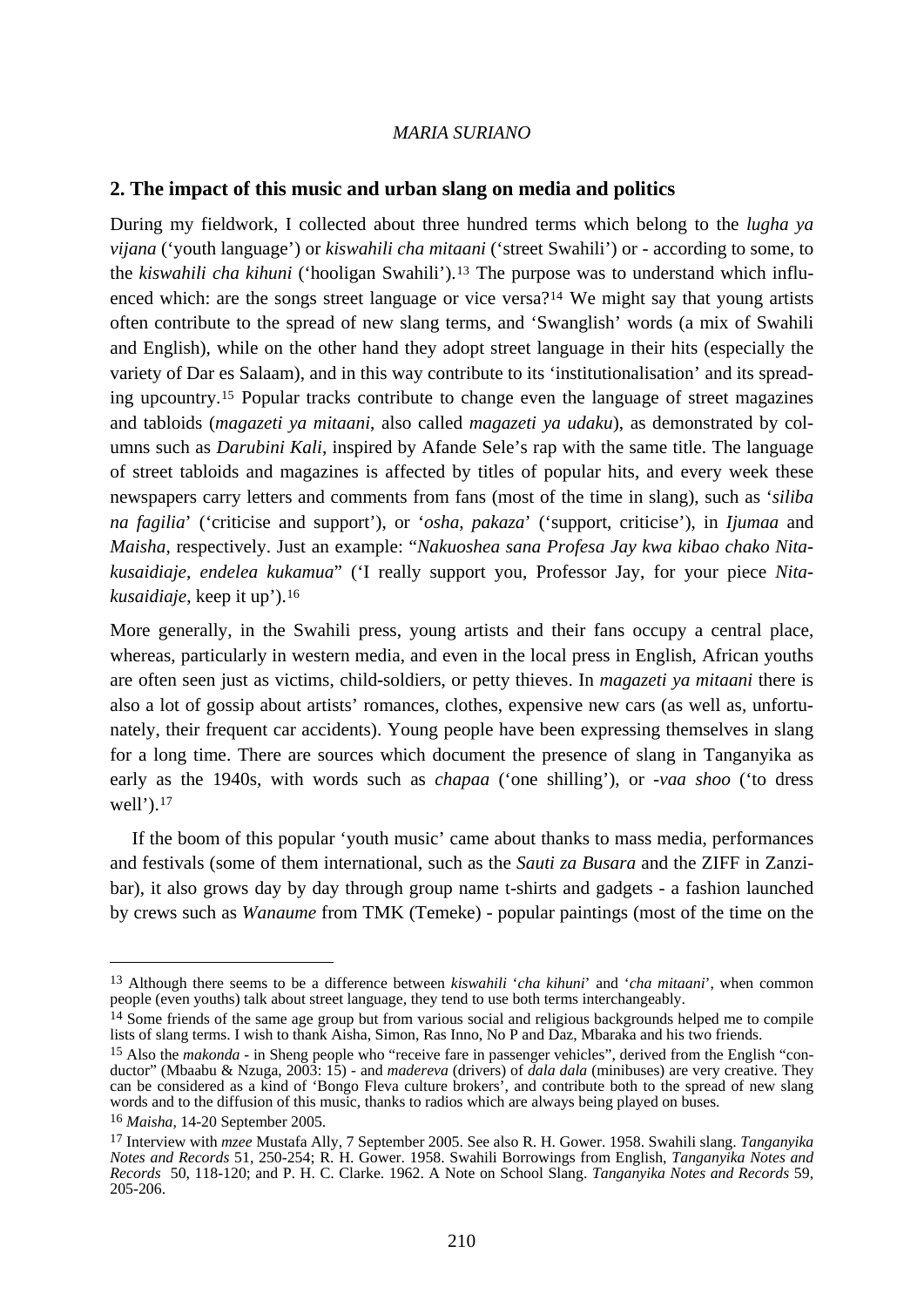wall of hair salons, in order to attract young clients, photo 1) and even taxi-bike saddle covers and attachments for bicycle mudguards with the title of popular hits written on them (photo 2).



# **Photo 1**  (All photos by the

**Photo 2** 

Given the amazing success of this music, in the pre-electoral period local politicians and even international agencies tried to 'engage' artists to further their political interests, and spread their messages. During the last *Chama Cha Mapinduzi* (CCM) general electoral campaign,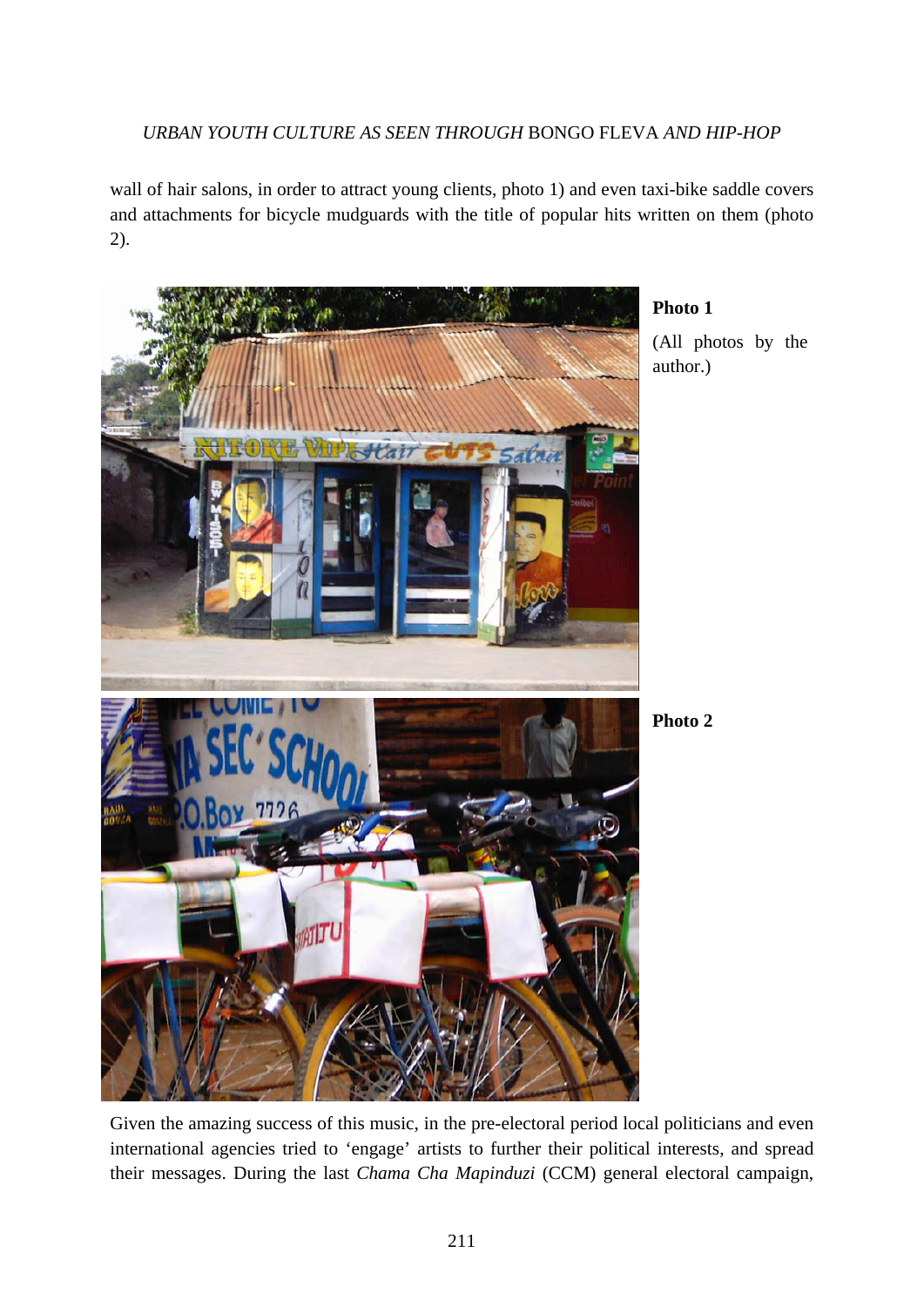Jakaya Kikwete - the current President - was accompanied by some of these artists in order to entertain, attract, and deliver the new party slogan to the crowd more effectively (*Ari Mpya, Nguvu Mpya, Kasi Mpya*: 'New Spirit, New Strength, New Force'). At the beginning of August 2005, I saw the singer Bushoke wearing a baseball cap with the symbol of the CCM. And he did so shortly after releasing the reggae-like song entitled *Msela Jela* ('Friend in prison'), in favour of the release of his friend, the musician Papii Kocha, son of Nguza M. Viking.[18](#page-5-0) In this song, Bushoke asks: "*Rais mtoe P.*, *watu wanampenda mno*" ('President, let 'P.' out of prison, people love him very much'). It seems as if he wanted to ensure that despite his 'bold' request, he guaranteed his support to the ruling party and to the predicted 'next President', thus increasing his chances of having a respected voice to be heard in his appeal for the release of his friend.[19](#page-5-1) For the occasion of the campaign, he remade his famous song *Mume Bwege* ('The good-for-nothing husband'), changing the words of the chorus in "CCM *namba* 1", while in Mwanza the rapper Juma Nature was displaying CCM colours and symbols in everything he wore (photo 3). [20](#page-5-2)



**Photo 3** 

<span id="page-5-0"></span><sup>&</sup>lt;sup>18</sup> The legendary solo guitarist Nguza M. Viking was the leader of the Maquis orchestra in the 1970s. Subsequently he was part of the International Orchestra Safari Sound (IOSS) and later of the Achigo Stars.

<span id="page-5-1"></span><sup>&</sup>lt;sup>19</sup> Lack of space prevents me from recounting the rumours about the alleged 'true' reasons for the arrest and life imprisonment of Papii Kocha, together with his father Nguza Viking, and his two brothers. However, in Dar es Salaam it is said that they are innocent. At the time of writing (after the general elections) they were already out of prison.

<span id="page-5-2"></span><sup>20</sup> Other Bongo Fleva artists who supported the campaign were Mangwea (or Ngwea), with *Mtoto wa Jakaya* ('Son of Jakaya [Kikwete]'), and MwanaFa (Mwana Falsafa), with *Kijani na Njano* ('Green and Yellow'). In Mwanza Vicky Kamata also performed, with her song *Ari Mpya, Nguvu Mpya*, as well as the *taarab* star Hadija Kopa. On the other hand, Inspekta Haroun, whose song *Pongezi* ('Congratulations') had been broadcasted particularly in the month of April 2005, did not follow Kikwete in his tour throughout the country. For *Pongezi*, see Suriano 2006).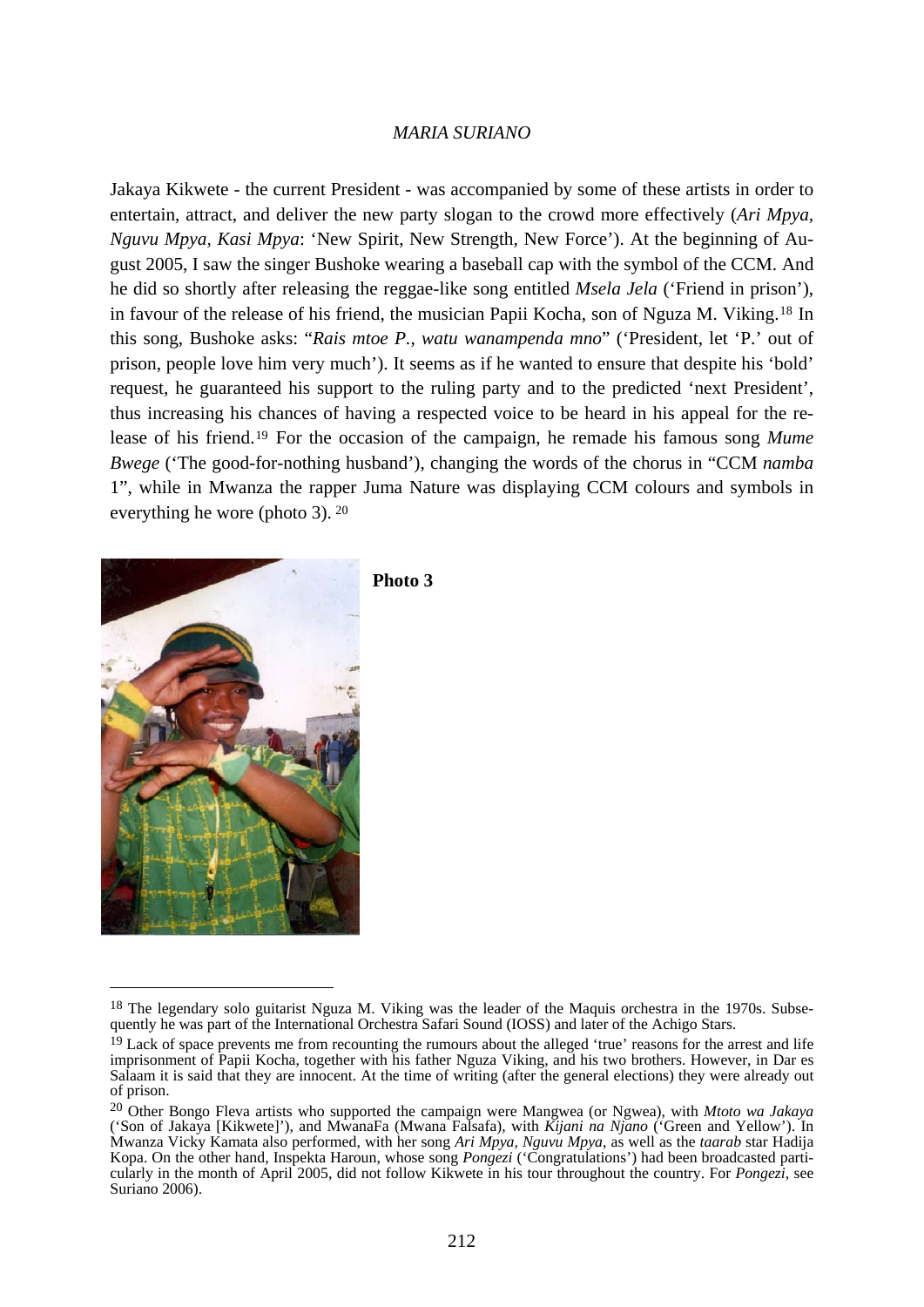In Tanzania, and perhaps in the whole of East Africa, a song can play a more important role than a politician's speech in promoting or confirming social and political change, or in encouraging the maintainance of the status quo. The role played by the song *Unbwogable* by Gidi Gidi Maji Maji during Kenya's December 2002 electoral campaign neatly exemplifies the importance (see Nyairo & Ogude 2005). This happens either because musicians are somehow 'forced' to respect the will of the party in power, or because they are of their own will, 'embedded' in the party ideology. During electoral campaigns, rappers and singers can be more influential than politicians, who are aware of this. More generally speaking, perhaps this popular music - as well as *taarab* and *dansi* for other generations of Tanzanians - constitutes the most influential 'oral literature', especially in urban contexts.

#### **3. Accommodation of the foreign aesthetic principles**

With their mannerisms, their extra large sport shirts and trousers, necklaces (fake gold 'Hip-Hop style'), shades, etc., young artists seem to uncritically appropriate a mixture of Hip-Hop and R&B influences, together with other genres from the US. At the same time there is a strong blend of Rastafarian clothes, accessories, and dreadlock hair styles, at least as a kind of reinterpretation of this Jamaican culture.[21](#page-6-0) It shouldn't be forgotten that as the history of *dansi* and *taarab* demonstrates, foreign styles "are ultimately subject to local aesthetic principles" (Askew 2002: 287), and that the continual accommodation of foreign elements is a key characteristic of Swahili culture (*Ibid*. 66). *Bongo Fleva* and Hip-Hop music can be seen as an example of how foreign aesthetics are "Swahilised" and "Africanised". With their *mavazi* ('clothes') and *mapozi* ('poses'), these artists give us clues as to how Tanzanian youth conceptualises modernity and globalisation. Meanwhile, their audience is keeping a critical eye on those who try to imitate, instead of somewhat creatively adapting foreign styles to the local situation. For instance, in some videos, there are cars inserted by montage, but they are generally disapproved of. In *Deiwaka*,<sup>[22](#page-6-1)</sup> a magazine no longer printed which was produced by Sugu, there was a polemic about precisely this subject:

"*Yametokea wapi tena mambo ya kuweka back ground za picha za magari ya kifahari kwenye video zetu? Inatia kichefuchefu, ingekuwa poa kama magari hayo yangekuwa halisi. Kwani hata ikitokea video hizo zionekane kwa wageni nchi za watu, ujumbe ingekuwa ni kuwa wasanii wa Bongo nasi mambo yametulia. Lakini kwa staili ya kuweka picha, huku tukilazimisha ionekane kama ni magari halisi ni ujinga. Hata wenzetu wa Congo (Wazaire) hawakuwa hivyo walipoanza, hatukuona ndoto za kijinga kwenye video zao mpaka sasa wamefanikiwa.*"

"Where on earth did we get these things from like images of big cars mounted onto our videos? It's sick. It would be cool if the cars were real. Because if these videos are seen in other countries, the message would be that we too, Tanzanian artists have loads of cash. But [if we carry on] this style of putting images [of false cars], even if we make them look like real cars, it's really stupid. Not even

<span id="page-6-0"></span> $21$  For the reasons - "intensely local" - which make (especially poor and disenfranchised) youths fascinated with Bob Marley and Rastafarian culture, see Moyer (2005).

<span id="page-6-1"></span><sup>22</sup> Deiwaka had the sub-heading "We are the streetz".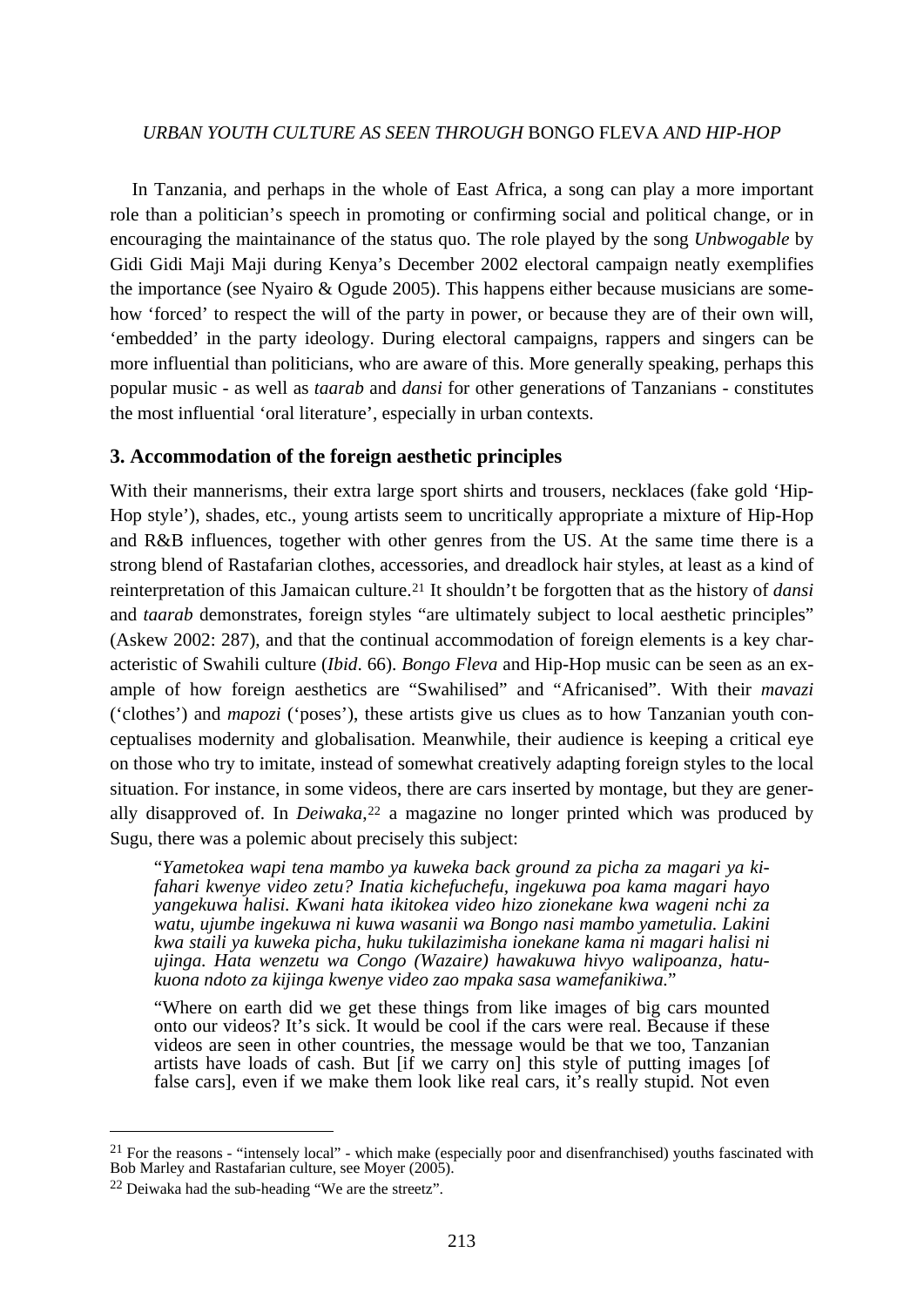our Congolese [artist] friends did anything like that when they started, we didn't see stupid dreams in their videos, and yet they are still very successful."[23](#page-7-0)

Often there are arguments, in slang *mabifu* (from the American slang word 'beef' for 'fight'), between artists, even those having very different styles. Rivalries are not 'imported' from those between East Coast and West Coast rappers in the US, but they are deeply-rooted in Swahili culture, songs and performances. More generally, 'ordinary' urban youth, not only artists, both in Dar es Salaam and in Mwanza, are divided in *majita,* or *machizi*, or *masela* on one side, and *mabrazameni*, *mabitozi*, *maboblish* or *machekbob* on the other.[24](#page-7-1) *Maboblish* and *machekbob* are people who are 'full of arrogance/pride (*watu wenye maringo*). The terms refer to *watanashati* ('elegant people'), who live or aspire to live in a posh area ('*ushuani*', or '*uzunguni*').[25](#page-7-2) On the contrary, *mjita* and *mchizi* can be used both for a man and a woman, and could be translated as 'friend' (closer than *mshkaji*, which is an acquaintance), 'a person who is within everybody's reach', especially from *uswahilini*, a poor area. One of the meanings of *msela* (from 'sailor') is 'young boy', '*mtu wa kila mtu*' (Daz Baba, personal communication). For instance, the artists O Ten and TID ('Top in Dar'), are seen and made fun of by *majita* as "*watoto wa mama*" or "*wa kishua*" ('mummy's boys' or 'posh boys'), while Daz Baba became both a model and a mouthpiece for every *mjita* who lives in the *geto*. This slang word does not mean a poor area, but *chumba cha masela,* a rented room - often in a Swahili house - used by single youths. Lyrics must also express something about the living conditions of young urban youths, following the popular motto: "*huwezi kusema mimi nina benzi wakati hata baiskeli huna!*" ('you cannot say: 'I have a big car' while you do not even have a bicycle!'). In *Darubini Kali*, Afande Sele raps:

"*Nasema rap ni ukweli mtupu, rap kiasili, rap si kwimba uongo, kama siasa za Bongo, useme kwenu una benz, wakati jumba la udongo … Lugha ngeni za nini kwenye muziki wa nyumbani, wakati Bongo Fleva inapendwa zaidi uswahilini?*"

"I say: rap is truth, rap is tradition, rap isn't telling lies unlike Tanzanian politics, where you say you have a big car, when you live in a house of clay … What's the point of foreign languages in local music when *Bongo Fleva* is best liked in poor areas?"[26](#page-7-3)

<span id="page-7-0"></span><sup>23</sup> Anonymous author, *Video zetu na ujio wa MTV* ('Our videos and the coming of MTV'), p. 2, 24-30 March 2005. In *Maoni ya Deiwaka*'s column (Deiwaka's point of view).

<span id="page-7-1"></span><sup>24</sup> The female version is *masista du*, which can no longer be applied to a girl as soon as she has a child (Daz Baba, personal communication).

<span id="page-7-2"></span><sup>25</sup> According to Remes (1998: 158-162), who reports information provided by his friends in the second half of the 1990s in Mwanza, there is a difference between a *brazameni*, who is elegant thanks to his social position ("mtanashati kwa shughuli zake"), who not only dresses well, but behaves well ("mstaarabu"), and a chekbob, who is msafi, but maybe lives at home with his parents and doesn't work. However, both of them wear good and trendy clothes. According to the singer Daz Baba, there is no difference between the two terms (Informal conversation with Daz Baba, 20 November 2005).

<span id="page-7-3"></span><sup>&</sup>lt;sup>26</sup> It is worth noting that here the term Bongo Fleva is used in a way which includes rap, the music Afande Sele does.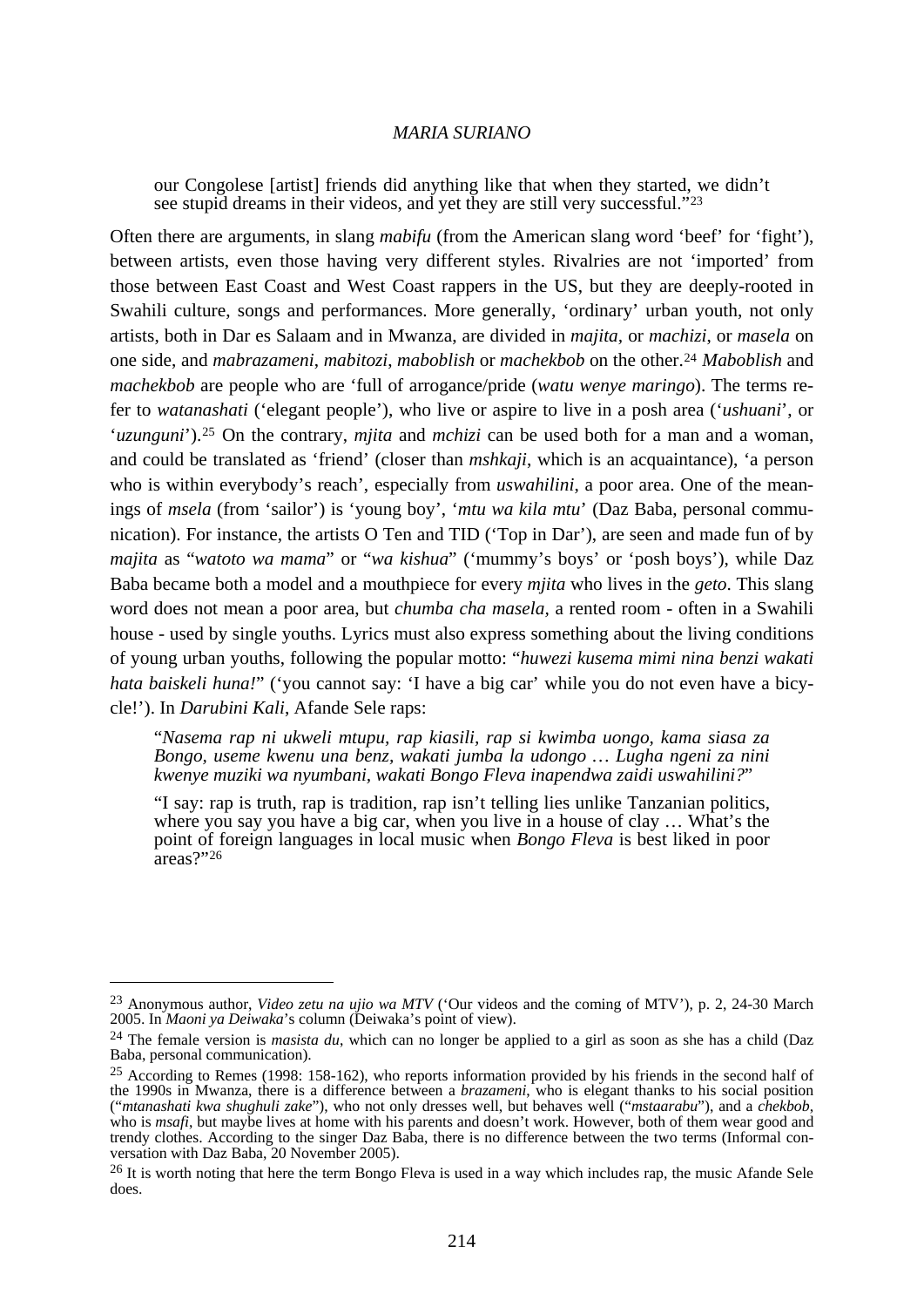In other words, songs are a means of expressing social, economic, and political issues, felt at a local level, such as unemployment, poverty, life in the *geto*, HIV/Aids,<sup>[27](#page-8-0)</sup> corruption (in slang *chai*, literally 'tea'), as well as love interests, such as infidelity, arguments between married couples, and youth expectations about marriage and family life - most of the time depicted from a male point of view.

 Bongo Flavour and Hip-Hop are criticised by *dansi* musicians and older audiences as *muziki wa fujo* ('the music of chaos'). However, in Mwanza and Dar es Salaam I was told by elders who were in their twenties and thirties during the 1950s, that back then even *dansi* music ('urban jazz'), which is now widely accepted as part of *Utamaduni* ('Tanzanian culture'), was considered by elders as the '*muziki wa kizazi kipya*', a music which *unaharibu vijana* ('ruins youths').[28](#page-8-1) 

#### **4. Values expressed**

1

Saleh Jaber, who became popular in 1991 with the album 'King of Swahili rap' – the first rap album in Swahili - has declared that in the early 1990s "Hip-Hop in Tanzania was seen as '*uhuni*', associated with crime and drugs" (Gesthuizen 2001). For the same issue in Ghana, see Collins 2002: 64). More than ten years later, artists still have to justify themselves: in 2003 in his rap *Naamini nitashinda* ('I believe I will do it'), Professor Jay declared: "*Rap sio uhuni, kuna wahuni wanaorap*" ('Rap is not 'layabout culture'/hooliganism, but rather there are layabouts/hooligans who rap'). Other scholars have suggested that in Tanzania young rappers imitate gangster culture, building an identity which is breaking with the past, as they oppose the parental generation, and are linked to a world community more than to the local society.[29](#page-8-2) I disagree with these opinions. First, the lyrics are clearly addressed to a local audience, and not just because they are in Swahili. Secondly, if we listen both to the songs and raps carefully, most of the time we find that conventionally accepted values in society are neither denied nor challenged, but reaffirmed, even if alternated with new aspects which belong to a certain kind of youth culture. For instance, in the song *Wife*, Daz Baba sings:

"*…sasa nahitaji mrembo wa kuishi nami, kuzaa na kulea watoto nami, kwenye shida na raha avumilie nami.*"

"…now I need a beautiful woman to live with me, to have children with and to bring them up with, to cope with bad and good times with me."

In the same song, the part performed by Albert Mangwair (Mangwea or Ngwea) says:

"*ikiwezekana apandishe hata majani isiwe anaboreka anapokuwa nami … Anakata viuno aliyefunzwa unyagoni, ili tunapokuwa ndani anipe burudani.*"

<span id="page-8-0"></span><sup>27</sup> HIV/AIDS in slang is *ngoma* ('drum'), or *mgeni* ('guest/stranger'), while -*kanyaga miwaya* ('crushing the electricity wires') means 'to get AIDS'.

<span id="page-8-1"></span><sup>28</sup> Interview with *mzee* Mustafa Ally, 7 September 2005. That is why Innocent Nganyagwa is against using the term *muziki wa kizazi kipya* to refer to Bongo Fleva (Interview with Nganyagwa 2005).

<span id="page-8-2"></span><sup>&</sup>lt;sup>29</sup> In June 2005 I heard the opinion set out above while attending a panel on "Generations: Connections and Contrasts", at the first AEGIS (Africa-Europe Group for Interdisciplinary Studies) Conference on African Studies (SOAS, London, 28 June-3 July 2005). However, it was not the first time I heard such a comment.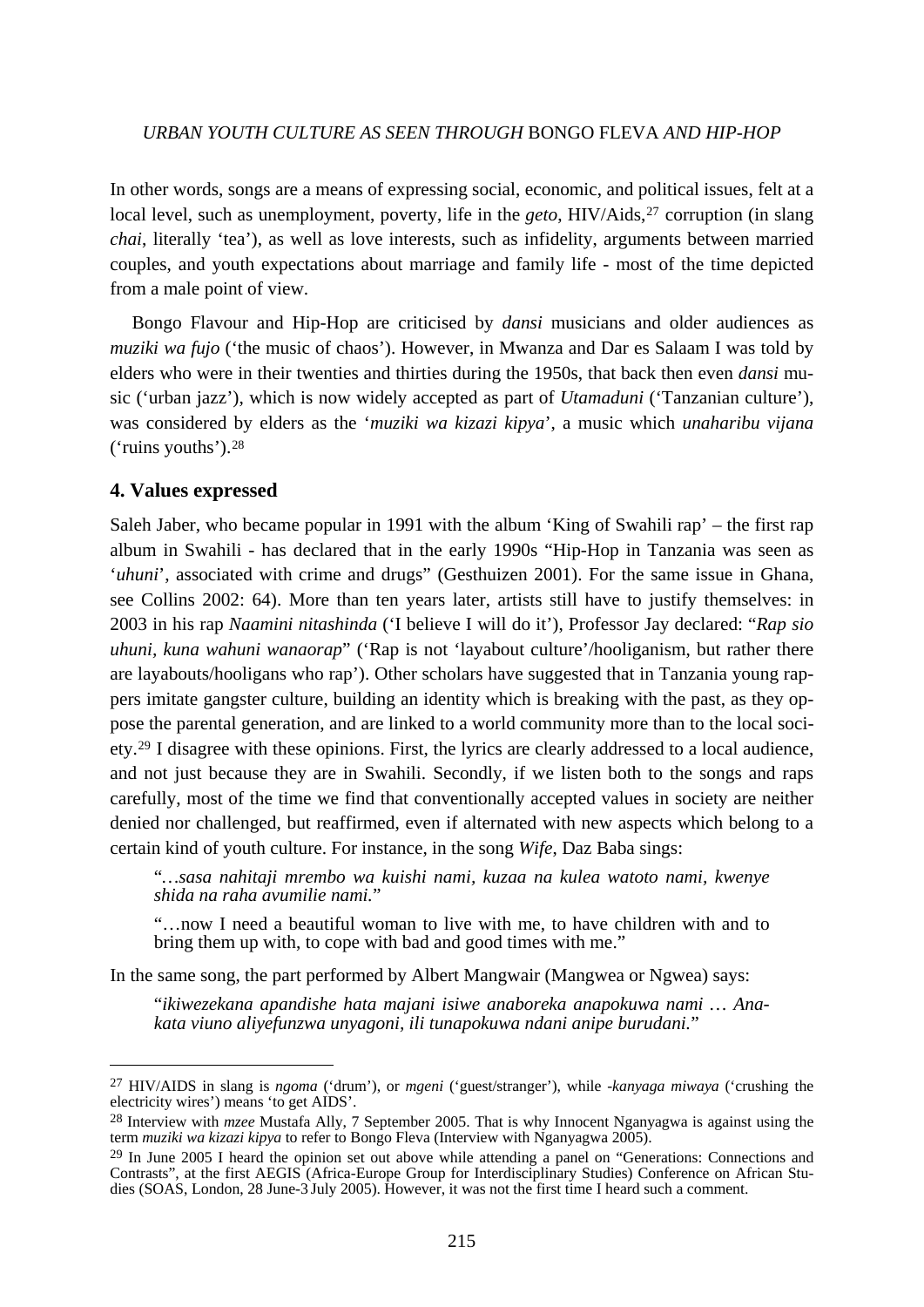"If possible she will grow marijuana so that she won't be bored with me … She moves her hips as she was taught during *unyago* [a puberty rite], so that when we're 'at home' she will give me a good time."

In spite of this paradox, there are continuous references in songs and raps to marriage, or God. In *Cheka Kidogo* ('Laugh a little'), the rapper Dudu Baya says: "*Mwenye funguo pekee ni Mola*" ('the Almighty is the only one with the key'), and "*namshukuru muumba Mungu Baba*" ('I thank the creator), God the Father'), while the chorus of *Sheria* ('Laws') by Wagosi wa Kaya reminds us: *Sheria zimewekwa zivunjwe? Nooo!* ('Are laws made to be broken? No!'). I could quote many similar lyrics. Artists, even the toughest, still revere the figure of *Baba wa Taifa*, Nyerere, and consider him a role-model (photo 4). Daz Baba himself was formerly called Daz Mwalim.



<u>.</u>

#### **Photo 4**

Most artists' explicit aim is to deliver a message. Their fans and journalists too, see music as educational. For instance, in the tabloid *Maisha,* in a weekly column in which songs are criticised and explained to the audiences, we read that K. Saul, in *Mwana Mkiwa* ('orphaned child'), "seems to sing about the issue of patience ... he believes that one day the patience [of all orphans] will allow them to eat well done food", that is to say patience will bear fruit (Abbas 2005).[30](#page-9-0) In other words, popularly accepted values are reiterated, such as *uvumilivu*

<span id="page-9-0"></span><sup>30 &</sup>quot;*Anaonekana akiimba kuhusu suala la uvumilivu ... anaamini siku moja uvumilivu wao [wa wale wote walioko katika hali ya ukiwa] utawalisha mbivu*."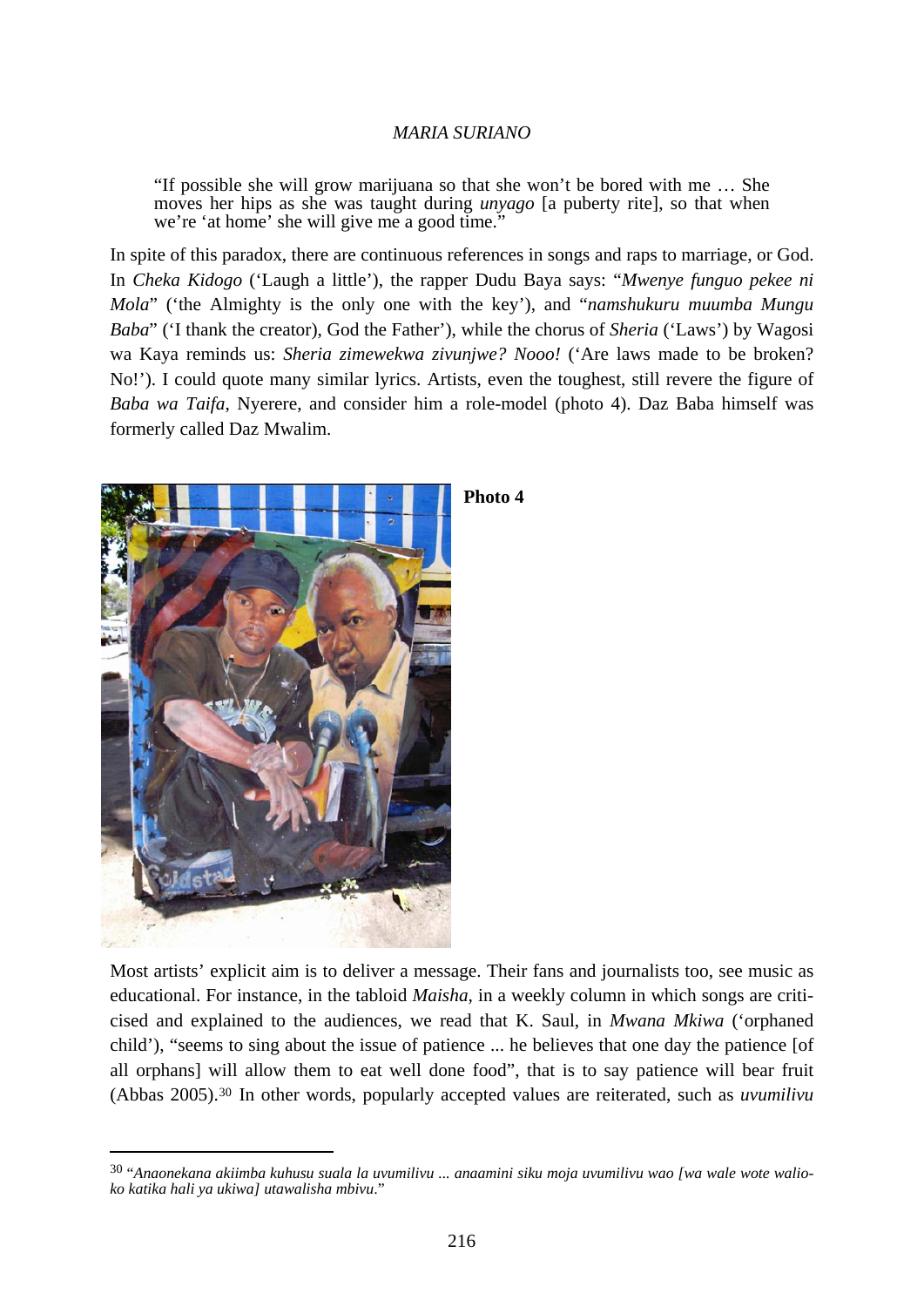('patience') and *utulivu* (calm), opposed to *mapepe* ('continuous agitation'), *hasira* ('anger'), or *ujeuri* ('arrogance'), vices repeatedly condemned in written literature too. In my opinion, this emphasis on learning is partly related to the function of songs as a socio-political commentary in many East African communities in pre-colonial and colonial eras, but is more particularly a legacy of post-colonial state policies. The Ministry of Culture and Youth, established by Nyerere in 1962, "conceived literature and art ... as means of educating the masses" (Songoyi 1988: 10). Recently *Bongo Fleva* and Hip-Hop, once considered as *muziki wa kihuni*, "*umeteka hisia wa watu wazima kwa kiasi fulani*" ('has to some extent captured the feel-ings of people of a certain age') (Nganyagwa 2005a: 10).<sup>[31](#page-10-0)</sup> The current change in attitude of the *watu wazima* is not only due to the sing-along songs, but more precisely to their social message.<sup>[32](#page-10-1)</sup>

## **5. Non militant hits and audience's reactions**

By just quoting lyrics with a social slant, however, I would not give a complete picture of the present situation: songs without educational aims, but with a good tune can have great success. At the moment, the vast majority of *Bongo Fleva* songs are about 'love', the rest, often 'Hip-Hop style', are about social issues (interview with Saleh Ally, 8 April 2005). It is possible that intransigent rappers have self-excluded themselves from the category '*Bongo Fleva*', not so much because Hip-Hop is an 'old style', as previously mentioned, but essentially because it is supposedly still committed to telling the truth (*ukweli*), respecting the original function of this style, while too many *Bongo Fleva* songs simply say "I love you, I love you", to the point that "there is no challenge in the music", as Sugu says (Interview with Sugu, 22 March 2005). Moreover, it is important to underline that some of those same so-called love songs are in praise of female physical beauty, how women dress, or how women dance. The rapper Kalapina complained that

"*wasanii wengi nchini wanaimba nyimbo za ngono na siyo mapenzi kama wanavyodai, hivyo wanachefua [sic] jamii na kuharibu kizazi kipya … Nyimbo za mapenzi waliimba kina Marijani Rajabu miaka hiyo.*"

"Many artists in the country sing sex songs, not love songs as they claim, and in that way they spoil the society and ruin the new generation … Love songs were sung by people like Marijani Rajab at that time."[33](#page-10-2)

The former East Africa TV-Channel Five presenter 'Seki' pointed out that "*watu wa Bongo wanapenda starehe [tu]*" ('Tanzanians [just] like to have fun') (informal conversation with 'Seki', 3 March 2005). The politically engaged *Kura yangu* ('My vote'), by Dokta Levi featuring Sugu, released before the October 2005 general elections is a rap complaining that politicians have been the same for the last forty years and that nothing is really going to change.

<span id="page-10-0"></span><sup>31</sup> *Watu wazima* means both 'adults' and 'people of a certain age'.

<span id="page-10-1"></span><sup>32</sup> This is the conclusion at which Peter Mangesho (2003) also reaches.

<span id="page-10-2"></span><sup>33</sup> Anonymous author, "*Kalapina alaani nyimbo za ngono Bongo Fleva*" ('Kalapina complains about *Bongo Fleva* sex songs'), Dimba, 25 September-1 October 2005, p. 7. The late Marijani Rajabu was a popular jazz musician, famous for songs such as '*Georgina'* and '*Mwanameka'* (cf. Beck 1992).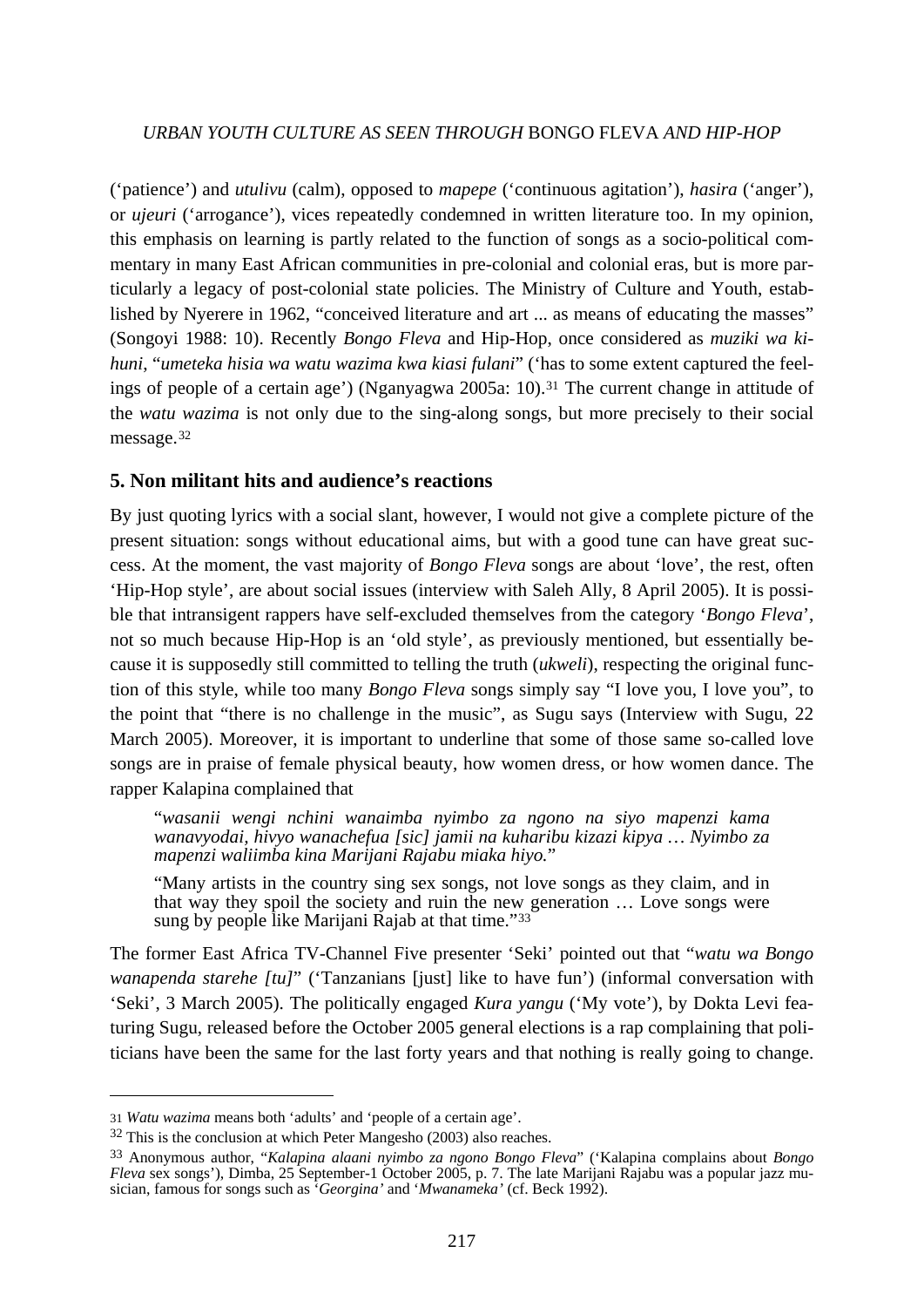Although the video of this song was shown on TV in East Africa, *Kura yangu* never got into the hit-parade. On the other hand, we have very successful songs such as *Twenzetu* ('Let's go') by Chege, based on "*Twenzetu tukapige ulabu*" ('Let's get going, let's go drinking'), or *Mikasi* by Mangwair, released in 2004, the chorus of which says: "*Mitungi, blanti, mikasi*, *kama ukitaka kuvinjari nasi, basi mfukoni mwako nawe uwe safi*" ('Alcohol, marijuana, sex, if you want to have fun with us, you too must have the readies'). In slang, *mitungi* ('clay pots') means 'alcohol', *mikasi* (literally 'scissors') means 'sex', while *blanti* is 'marijuana' (from 'blunt'). In other words, in order 'to have fun' (*kuvinjari,* or *kujivinjari*), you must have some money in your pocket. Hits such as those, depict a way of enjoyment for one part of Tanzanian youths. Unfortunately so, as one might say, since the focus is on going to clubs in order to get drinks (*kupiga ulabu*) and to 'check-out' *mademu bomba* (slang for *wasichana warembo*, 'beautiful girls'). This is clearly a male (and male chauvinist) point of view, but girls don't seem to object. However, one has to come to terms with this Tanzanian urban reality, which celebrates 'disco-life'. More generally, without expanding on this subject, and perhaps with a somewhat provoking tone, it might be said that the tradition of 'revelry' is part of the Swahili culture. The audience expectations, on the other hand, are still message 'oriented'. For instance, in an interview, a young underground artist, Mbaraka from Sinza, criticised Bwana Misosi for his meaningless and frivolous songs:

"*Nyimbo zake hazina ujumbe, hazielimishi jamii. Nitamgusa nani? Nimewasaidia watu gani?*"

"His songs do not carry any message, do not give any lesson to society. Who will I touch? What kind of people have I helped?" (Interview with Mbaraka-Singer One, Dar es Salaam, 4 April 2005).

In *Darubini Kali*, Afande Sele voices this kind of popular feeling, blaming songs which focus on entertainment: "*watu wanataka ujumbe sio majigambo tu/na sifu ngono na pombe*" ('people do want the message, not only to boast about themselves and honour sex and alcohol'). In an article on the website [www.darhotwire.com](http://www.darhotwire.com/) on Daz Baba's album *Elimu Dunia* it is said that:

"*Tofauti na wasanii wengine wengii [sic] tuliozoea kusikia wakiimba nyimbo za mapenzi na burudani mara kwa mara, albam hii iko tofauti kabisaa [sic] kwani ina nyimbo ambazo zinalenga kufundisha, kushauri, kukanya kuhusu maovu pamoja na kuburudisha jamii.*"

"Unlike many other artists whom we are used to hear singing love songs and songs about entertainment, this album is totally different because it aims to teach, advise, warn against negative things together with entertaining people."[34](#page-11-0)

Between October and November 2005 in the magazine *Lete Raha* there was a debate lasting for weeks about the bad influence of the song *Itikadi* ('ideology', 'creed'). In this hit, released by East Coast Team, the crew declares amongst other things: "*Itikadi zetu ni kusaka mshiko*" ('our ideology is making money'). In the video clip, they act like gangsters. The girl raps:

<span id="page-11-0"></span><sup>34</sup> Anonymous Author. "Daz Baba", [www.darhotwire.com](http://www.darhotwire.com/) (accessed 10 May 2006).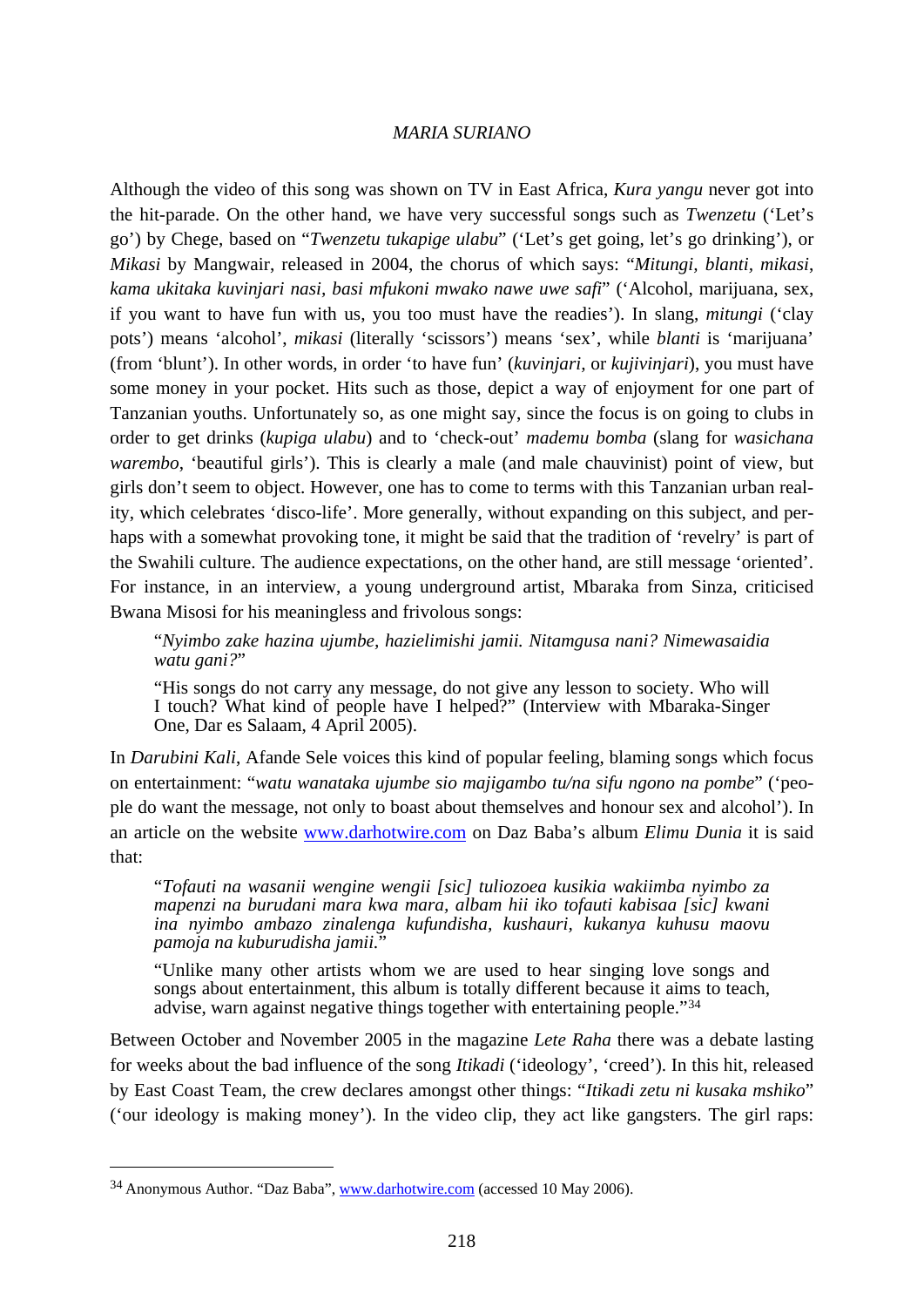"*niko klabu*, *napata ulabu*" ('I am in the club, getting drinks'), and tells us that she eyes up a well dressed client, "*wanaelewana kiasi gani*" ('they agree on a price'), she gets him drunk, takes him to a room, and "*kukomba everything*" ('she takes everything from him'). In *Lete Raha*, Ibra Poza deplored the song because "*unafagilia vitu kama kumlewesha mtu* … *na mabalaa mengine kama hayo*" ('it encourages such things as getting someone drunk … and other similar disasters').<sup>[35](#page-12-0)</sup> The same article reports that, interviewed by the presenter Salama Jabir for the programme *Planet Bongo*,<sup>[36](#page-12-1)</sup> a member of the crew said:

"*Hatuwezi kuimba 'meseji' [ujumbe] kila siku. Hata wewe utaboreka. Lazima tuangalie mambo mengine pia.*"

"We can't always sing [songs with a] message. Even you will get bored. We have also to look at other things."[37](#page-12-2)

However, as Idrissa Eid, a reader of *Lete Raha* rightly wrote, these artists

"*wanajaribu kufikisha ujumbe kwa jamii jinsi vijana wa nchi hii wanavyokuwa, inapotokea wakakosa ajira au kutowekwa 'bize' katika masuala ya michezo, na mambo mengine ya kijamii.*"

"Try to get a message across to society on the lifestyle of young people in this country, when there is no employment or when they are not given the conditions to be kept 'busy' in issues such as sports, and other social activities."[38](#page-12-3)

If a song is about a certain reality, such as delinquency, it doesn't mean that its author is agreeing with this, or that listeners will be 'badly influenced', and will imitate that anti-social behaviour just because they admire the artists who performed that hit. On the other hand, people continuously hear from the newspapers and from rumours that in Dar es Salaam in particular, it is a common practice amongst delinquents to get someone drunk or drug them, and steal everything from them.

## **6. Concluding remarks**

I consider this popular music not only as an artistic movement, but also as a vehicle for ideas, and as a cultural expression necessary to understanding a substantial part of Tanzanian urban youth. I think that young (especially male) artists from different backgrounds - but frequently from *uswahilini* – rather than affecting Tanzanian youths, are unavoidably representing them, with their generational, class and gender grievances and contradictions.

Mixing local and foreign 'flavours', and following unprecedented paths, *Bongo Fleva* and Hip-Hop became entrenched in East Africa, and through them, both artists and their audiences 'have more of a voice' and therefore more autonomy from their parents and from authority in general.

<span id="page-12-0"></span><sup>35</sup> Ibra Poza, "*Madhara ya Itikadi: Wasemavyo wana barizi…*" ('Damages of *Itikadi*: what our forum participants say'), *Lete Raha*, 30 October-5 November 2005, p. 8.

<span id="page-12-1"></span><sup>36</sup> An EATV programme, giving information on music and gossip on artists.

<span id="page-12-2"></span><sup>37 -</sup>*boreka*: slang for 'to get bored'*.*

<span id="page-12-3"></span><sup>38</sup> Idrissa Eid to *Lete Raha* (e-mail), 30 October-5 November 2005.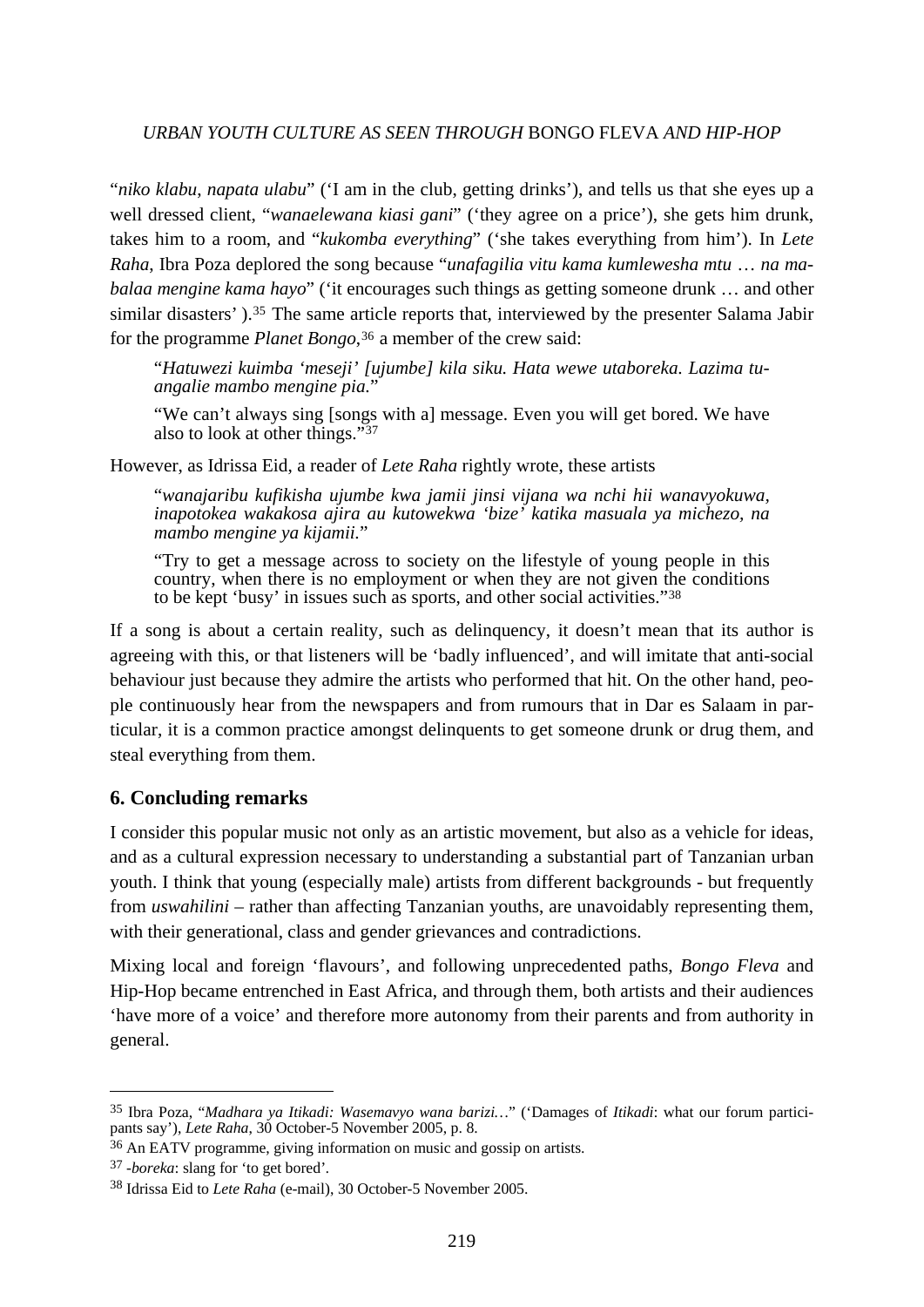Despite the fact that their audiences are generally 'youths', the popularity of these genres does not allow to consider this music a passing 'teenage' fad. Reaffirming values from the past, as well as - sometimes in the same album - expressing their crazy desire to have fun and forget their daily problems, these artists show themselves to be complex figures in Tanzanian society, and embody many contradictions. These elements, as well as the so-called *lugha ya vijana*, are parts of the contemporary Tanzanian youth culture, whether one likes it or not.

#### **References**

## **a) Personal interviews and informal conversations (Only formal interviews and informal conversations cited in this article are listed).**

- Ally, *mzee* Mustafa (peasant, and former jazz musician), Mtakuja street, Mwanza, 7 September 2005.
- Ally, Saleh (music journalist), Sinza, Dar es Salaam, 8 April 2005.
- Clement, Simon (*Bongo Fleva* fan), informal conversation, Msasani, Dar es Salaam, 2 February 2005.
- Daz Baba (David C. Nyika, singer), Capri Point, Mwanza, 25 September 2005; Sinza, Dar es Salaam, 20 November 2005.
- Inspekta (or Inspector) Haroun, also known as *Babu* (singer and rapper), Kijitonyama, Dar es Salaam, 10 April 2005.
- Kalapina (or Kalla Pina), also known as 'Mullah' (Kalama Masoud, crew Kikosi cha Mizinga, rapper), and Master Kif (music journalist), informal conversation, Kunduchi, Dar es Salaam, 5 August, 2005.
- Maganga, Sebastian (radio presenter), Clouds FM Headquarters and Msasani, Dar es Salaam, 11 March 2005; 18 April 2005.
- Manzi, Aggrey (music journalist), informal conversation, Kariakoo, Dar es Salaam, 17 August 2005.
- Mbaraka, a.k.a. Singer One (underground group Twins of Shaka), Sinza and Msasani, Dar es Salaam, 4 April 2005; 16 April 2005.
- Mr. Nice (Lucas Mkenda, singer), informal conversation, New Msasani Club, Dar es Salaam, 13 February 2005.
- Nganyagwa, Innocent (reggae singer and music journalist), Msasani, Dar es Salaam, 3 October 2005.
- P**-**Funk, a.k.a. *Majani* (producer, creator and label owner of Bongo Records), Kijitonyama, Dar es Salaam, 23 April 2005.
- Ratch (crew Kikosi cha Mizinga), informal conversation, Old Fort, Zanzibar, 8 July 2005.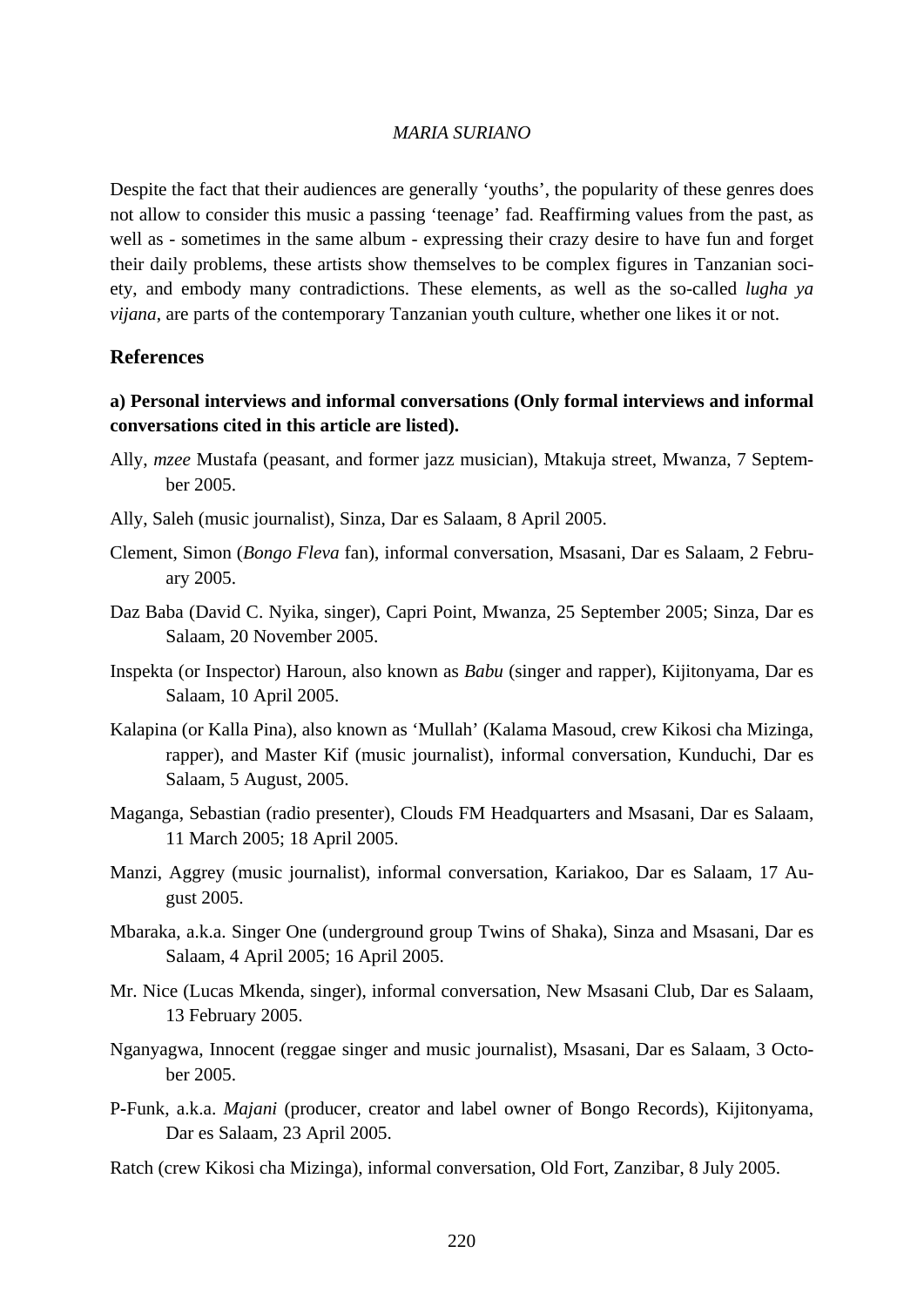- Sern, Sekioni David, also known as 'Seki' (former presenter of the East Africa TV programme 'City Sounds'), Sinza, Dar es Salaam, 3 March 2005.
- Sugu, or Mr II (Joseph Mbilinyi, 'old school' rapper, and owner of the company *Deiwaka* Productions), Sinza, Dar es Salaam, 22 March 2005.

#### **b) Books, articles and unpublished dissertations and theses**

- Askew, Kelly M. 2002. *Performing the Nation. Swahili Music and Cultural Politics in Tanzania*. Chicago & London: The University of Chicago Press.
- Barber, Karin (ed.). 1997. *Readings in African Popular Culture*. Bloomington: James Currey.
- Beck, Rose-Marie. 1992. Women are Devils! A Formal and Stylistic Analysis of Mwanameka. *Sokomoko. Popular Culture in East Africa*, ed. by Werner Graebner. Amsterdam & Atlanta: Rodopi. Pp. 115-32.
- Burgess, Thomas. 2005. Introduction to Youth and Citizenship in East Africa. *Africa Today* 51, 4: VI-XXIV.
- Clarke, P. H. C. 1962. A Note on School Slang. *Tanganyika Notes and Records* 59: 205-206.
- Collins, John. 2002. The Generational Factor in Ghanaian Music. Concert Parties, Highlife, Simpa, Kpanlogo, Gospel, and Local Techno-Pop. *Playing With Identities in Contemporary Music in Africa*, ed. by Annemette Kirkegaard and Mai Palmers. Stockholm: Nordiska Afrikainstitutet. Pp. 60-74.
- Fabian, Johannes. 1978. Popular Culture in Africa: Findings and Conjectures. *Africa* 48, 4: 315-334.
- Fair, Laura. 2001. *Pastimes and Politics. Culture, Community, and Identity in Post-Abolition Urban Zanzibar, 1890-1945*. Athens: Ohio University Press; Oxford: James Currey.
- Ferrari Aurélia. 2005. Description et analyse sociolinguistique du *sheng*: langue mixte parlée à Nairobi. Thèse de doctorat d'Etudes Africaines (*swahili*), Institut National des Langues et Civilisations Orientales (INALCO), Paris.
- Fuglesang, Minou. 1994. *Veils and Videos. Female Youth Culture on the Kenyan Coast*. Stockolm: Gotab.
- Gower, R. H. 1958. Swahili Borrowings from English. *Tanganyika Notes and Records* 50: 118-120.
- Gower, R. H. 1958. Swahili Slang. *Tanganyika Notes and Records* 51: 250-254.
- Haas, Peter J. & Thomas Gesthuizen. 2000. Ndani ya Bongo: Kiswahili Rap. Keeping it Real. *Mashindano! Competitive Music Performance in East Africa*, ed. by Frank Gunderson & Gregory F. Barz, Dar es Salaam: Mkuki na Nyota. Pp. 279-295.
- Kihore, Yared M. 2004. Masuala ya kisarufi katika magazeti ya mitaani ya Kiswahili-Tanza-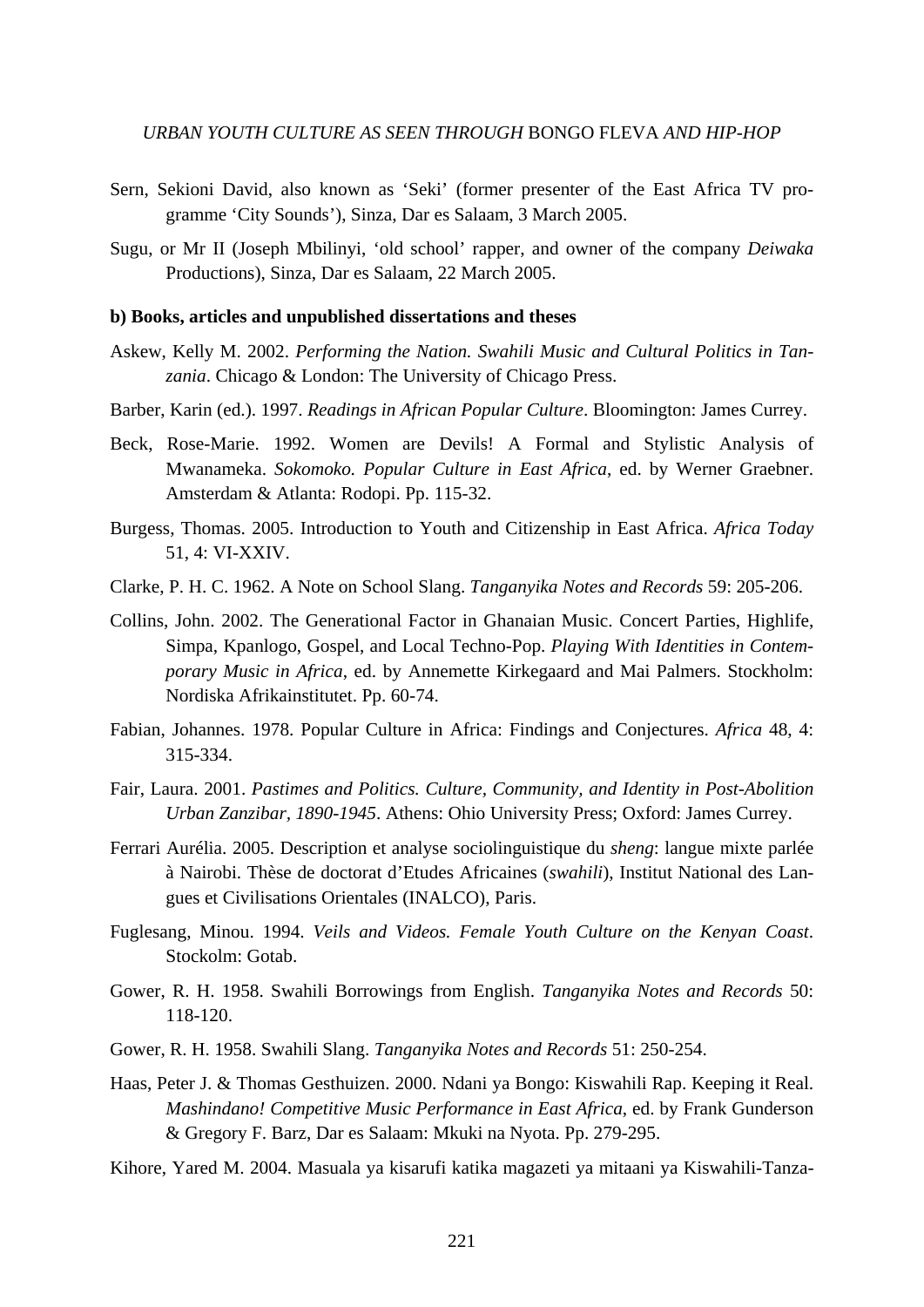nia. *Swahili Forum* XI: 107-119.

Leslie, J.A.K. 1959. Swahili Slang: Further Notes. *Swahili* 29, 1: 81-84.

- Mangesho, Peter. 2003. Global Cultural Trends: the Case of Hip-Hop Music in Dar es Salaam. M.A. Dissertation, University of Dar es Salaam.
- Mbaabu, Ireri & Kipande Nzuga. 2003. *Sheng-English Dictionary. Deciphering East Africa's Underworld Language.* Dar es Salaam: Taasisi ya Uchunguzi wa Kiswahili-Institute of Kiswahili Research, University of Dar es Salaam.
- Moyer, Eileen. 2005. Street-Corner Justice in the Name of Jah: Imperatives for Peace among Dar es Salaam Street Youth. *Africa Today* 51, 3: 30-58.
- Nyairo, Joyce & James Ogude. 2005. Popular Music, Popular Politics: *Unbwogable* and the Idioms of Freedom in Kenyan Popular Music. *African Affairs* 104, 415: 225-249.
- Perullo Alex & John Fenn. 2003. Language Ideologies, Choices, and Practices in Eastern African Hip Hop. *Global Pop, Local Language*, ed. by Harris M. Berger and Thomas M. Carroll, Jackson: University Press of Mississippi. Pp. 19-51.
- Perullo, Alex. 2005. Hooligans and Heroes: Youth Identity and Hip-Hop in Dar es Salaam, Tanzania. *Africa Today* 51, 4: 73-101.
- Remes, Peter W. 1998. '*Karibu geto langu*/Welcome in my Ghetto'. Urban Youth, Popular Culture and Language in 1990s Tanzania. Ph.D. Thesis, Northwestern University.
- Saavedra Casco, Arturo J. 2006. The Language of the Young People: Rap, Urban Culture and Protest in Tanzania. *Journal of Asian and African Studies*, 41: 229-248.
- Songoyi, Elias M. 1988. The Artist and the State in Tanzania. A Study of Two Singers: Kalikali and Mwinamila. M.A. Dissertation, University of Dar es Salaam.
- Suriano, Maria*.* 2006. *Utajiju!* Bongo Flavour 'in da houze'. The Music of a New Generation, Youth Culture and Globalization in Tanzania. *Proceedings of the IKR Jubilee Simposium - 2005, Vol. II*, ed. by S.S. Sewangi and J.S. Madumulla. Pp. 173-193.

#### **c) Newspapers, magazines, tabloids, and articles on the web**

Abbas, Hassan. Untitled. *Maisha*, 16-22 February 2005.

- Anonymous author. Kalapina alaani nyimbo za ngono Bongo Fleva. *Dimba*, 25 September-1 October 2005: 7.
- Anonymous Author. Kalapina: Bongo Fleva siyo Hip-Hop. *Baab Kubwa*, 8-21 September 2005: 5.
- Anonymous Author. Daz Baba. [www.darhotwire.com](http://www.darhotwire.com/) (accessed 10 May 2006).
- Anonymous Author. Video zetu na ujio wa MTV. *Deiwaka*, 24-30 March 2005: 2.